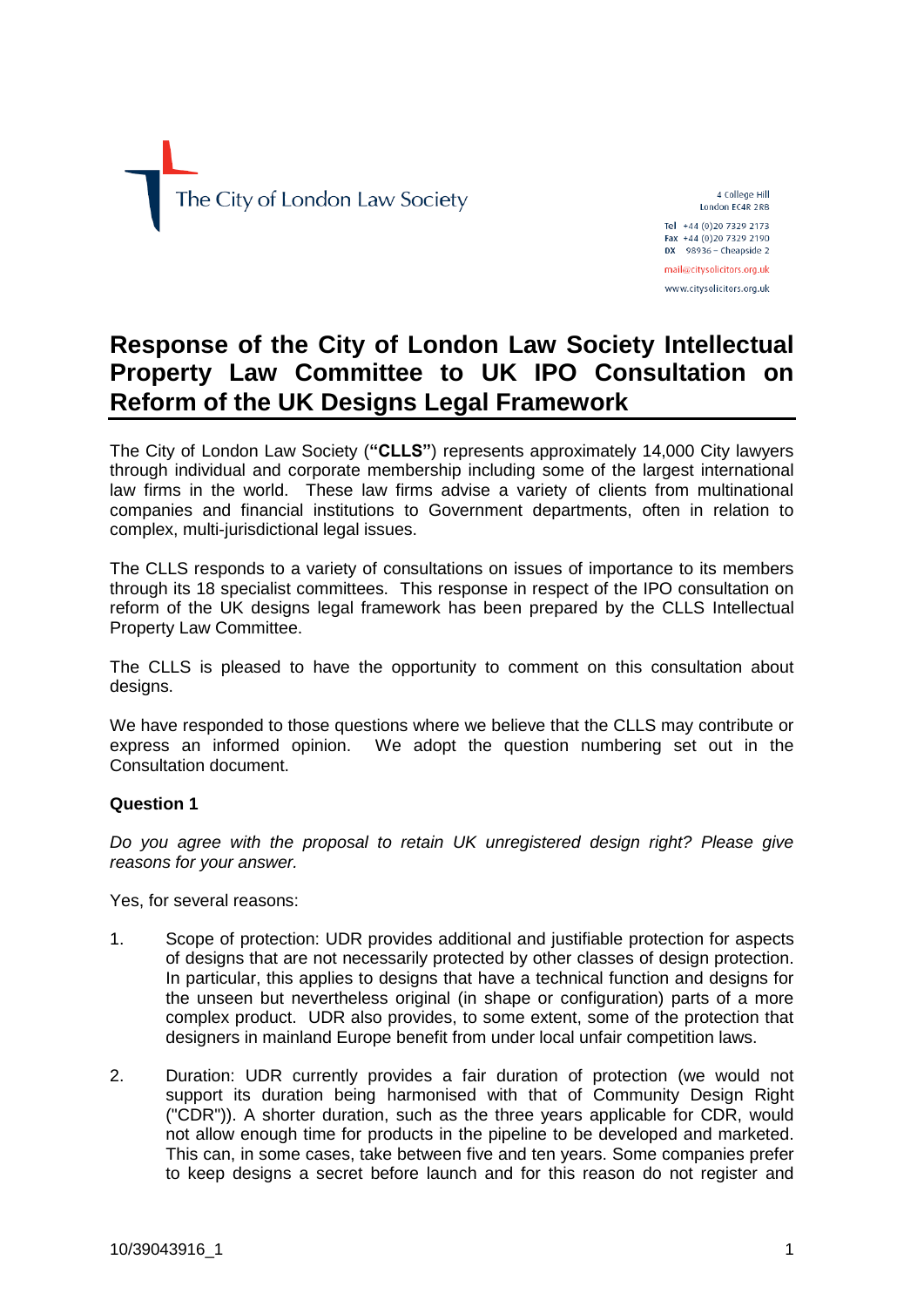instead rely on unregistered rights. Relying on passing off does not give adequate protection.

3. SMES and individuals: SMEs and individuals have come to rely significantly on UDR. They often do not know to register a design within the one-year grace period and may face damaging infringements after the three-year protection of CDR. In addition, the cost of registering a design and instructing attorneys or lawyers can be a deterrent for these smaller businesses.

## **Question 2**

## *What are the circumstances in which UK unregistered design right could be removed?*

Potentially this could be contemplated if the UK had an effective law of unfair competition giving private rights, as there are in most European countries, to prevent the slavish copying of designs. Without that, we consider UDR should be retained so as not to dilute such protection as presently exists.

## **Changes to the definition of UK Unregistered Design Right**

## **Question 3**

*In your experience has the wide scope of protection afforded by UK unregistered design right been used to prevent others from establishing new designs? Please give examples.*

No. As UDR only prevents illegitimate copying (legitimate copying being permitted, e.g. for must fit/match reasons), it ought to have no bearing on the establishment on a "new", i.e. non-copied, design.

## **Question 4**

*Have you been deterred from launching designs as a result of being unsure of whether you were infringing existing UK unregistered designs? Please give any details.*

We respond on the basis of our experience advising clients of all sizes.

No. Typically, UDR is not something that is taken into consideration at the point of creating a new design. Since there is no register to check, designers and their advisors would not normally undertake a clearance exercise to identify and avoid pre-existing UDR. On the whole, UDR is only considered in the context of an alleged infringement, i.e. after launch of that design. UDR therefore has little deterrent effect as such.

## **Question 5**

*In your view does the wide scope of protection provided by UK unregistered design right have other consequences? Please explain your answer.*

It can put a considerable burden on defendants and their lawyers to find examples of prior art for parts that, but for the specifically targeted claim, might otherwise have seemed insignificant at the time the later design was created. This is the result of UDR subsisting in just part of an article design. It means an infringement can turn on whether one, perhaps small, element of the first design was commonplace when the later designer set to work. The later designer may have had no reason to suppose that this detail could be material and the subject of specific protection.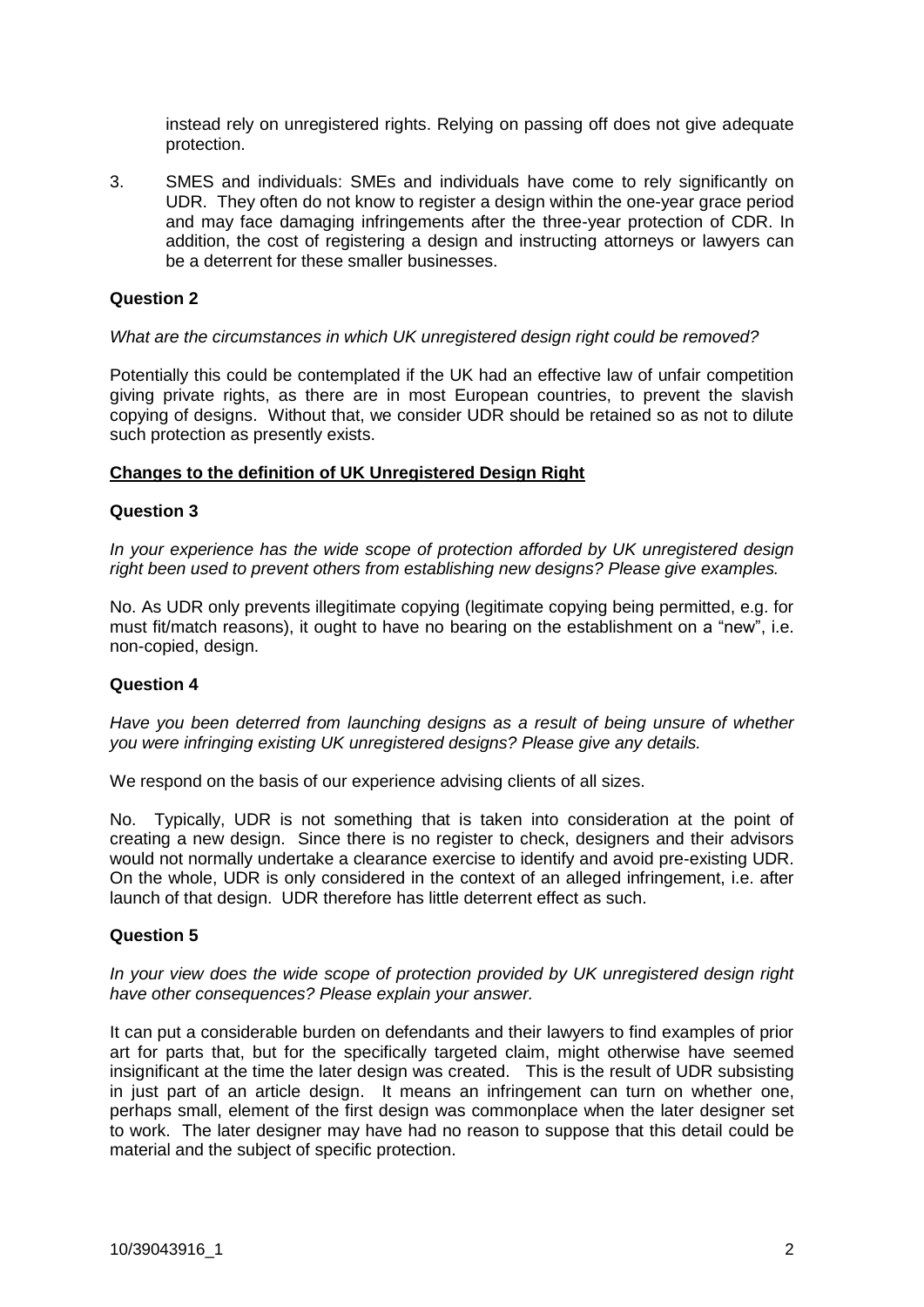As a result, it becomes very difficult for later designers to obtain legal clearance for their designs against UDR threats even if they wanted to. Just to say that the solution is not to copy at all does not remove the uncertainty. Many designers will attest to drawing inspiration from many sources. It is typical for designers to work with 'mood boards' containing very many prior designs but without consciously seeking to copy even one part of one design. Combining and elaborating on small features drawn from many sources is again not uncommon in design development. However, designers risk having to show many months or years later that perhaps just one of these elements from which they have drawn inspiration was commonplace at that time.

This consequence is not, however, unique to UDR since it effectively arises for CDR.

# **Question 6**

*Do you agree with the proposals to make the definition of UK unregistered right consistent with that of the UK registered design and the Community designs? Please explain your reasons.*

We strongly disagree - see response to questions 1 and 2. These are two separate rights and afford different protection. In light of this, there is no reason for the rights to be harmonised.

We also see no benefit in removing the words "any aspect" from s.213(2) CDPA. The owner of a UDR can still claim infringement of the design of just "part of an article". The latter words would remain within the definition. The same applies to the registered rights and CDR which, even without the words "any aspect", can still relate to the "appearance of …a part of a product" (Art 3 Council Regulation 6/2002/EC).

# **Question 7**

*If you don't agree with this approach, do you have any alternative suggestions?*

No.

# **"Originality" and UK Unregistered Design Right**

## **Question 8**

*Is the UK test for "commonplace" leading to further uncertainty in the market place or otherwise affecting innovation? Please give reasons for your answer.*

We do not believe that the test for what is "commonplace" leads to market uncertainty nor does it affect innovation. The test covers what is "commonplace in the design field in question" (s.213(4)) and what is known to the designer at the time, which could in theory include those designs in the EEA and beyond - it will depend on the circumstances. The test is based purely on a factual enquiry and is specific to each case.

We do not believe that section 4.15 of the Consultation accurately reflects the position.

## **Question 9**

*Do you agree with the proposal to ensure that the definition of commonplace includes the European Economic Area, and is a change to Section 213(4) of the CDPA an appropriate way in which to make the change?*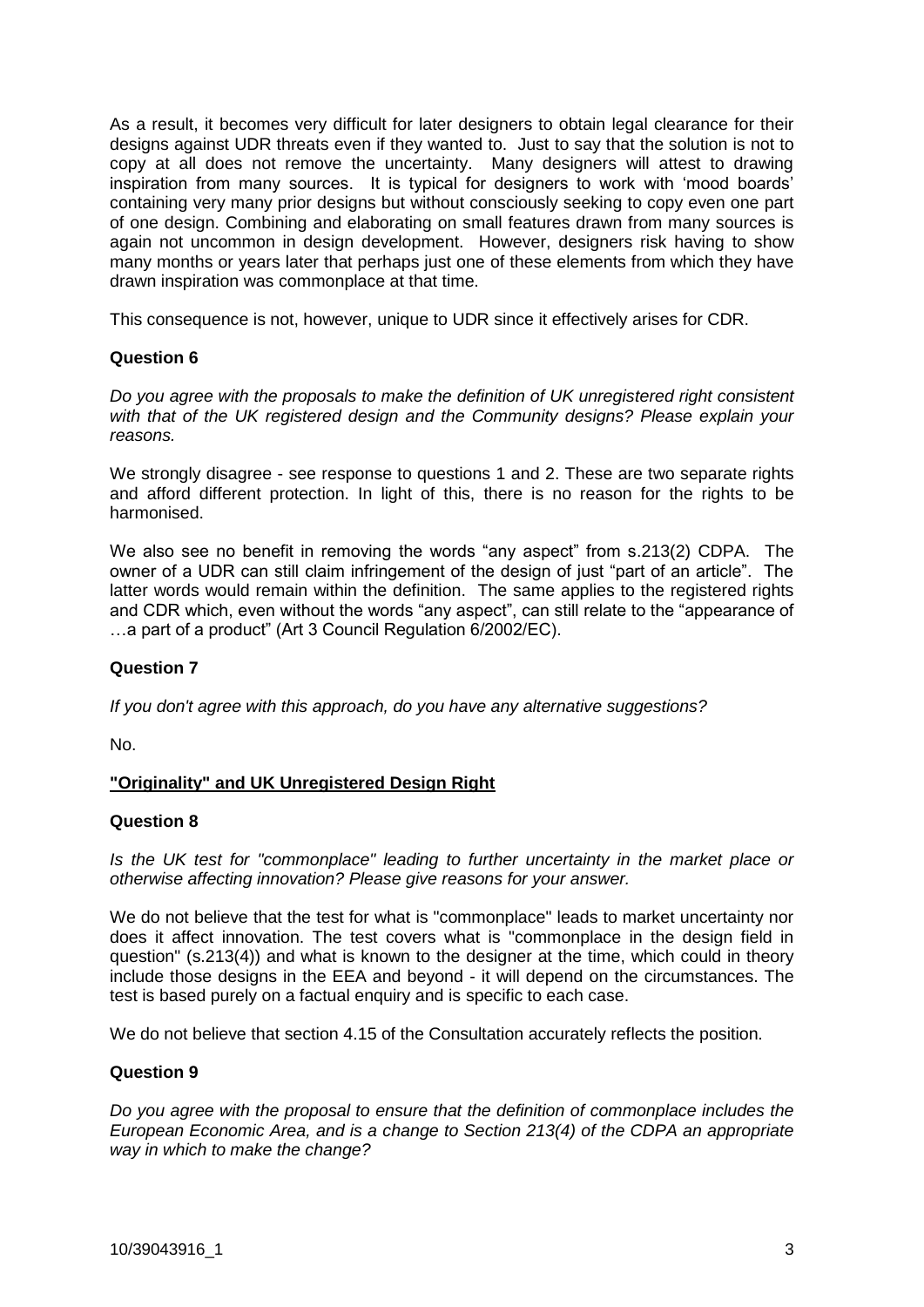No. If the definition of commonplace is extended to the EEA, this would cause confusion, uncertainty and a divide between a case and its facts. Such a change would mean that designers in the UK would be assumed to have knowledge of all designs in the EEA when that may not be the case depending on the industry. In addition, those designs from outside of the EEA, which are well known to UK designers but have not been placed on the market in the EEA, would not be classed as known to the design field when in fact they were.

Deeming all designs known to any designers in the EEA as effectively commonplace in the UK, even if contrary to the fact, would not promote innovation in the UK. On the contrary, it could mean designs that are protected elsewhere in the EEA under local unfair competition law are denied protection in the UK. UK designers then have an incentive to seek out and copy such designs from elsewhere in Europe which, at the time, were otherwise unknown to UK designers. This fosters a culture of copying amongst UK designers, which undermines true innovation and should not be encouraged.

## **Question 10**

*Are there other advantages or disadvantages of making this change?*

See response to questions 8 and 9 above.

## **UK Unregistered Design Right and "general concepts"**

## **Question 11**

*Do you agree that an amendment excluding general ideas and concepts would help to clarify the law?*

No. It is already clear from case law that the law does not protect ideas and/or concepts. This is also apparent from the definition of design being by reference to "an article". There must, therefore, be a "thing" that has been designed the shape or configuration of which can be subject of protection. In the absence of such an article, there is no design to protect. An amendment would just lead to more debate about interpretation of the statutory words "ideas" and "concepts".

## **Question 12**

*If the answer to 11 above is yes, how would you make such an amendment?*

N/A

## **Question 13**

*What are the advantages and disadvantages of making this amendment?*

See question 11.

## **Defences against accusations of infringement**

## **Question 14**

*Is the lack of a defence for someone acting in good faith using a design before it is registered by another party a problem for business? Has this had a negative consequence for your business? Please give details.*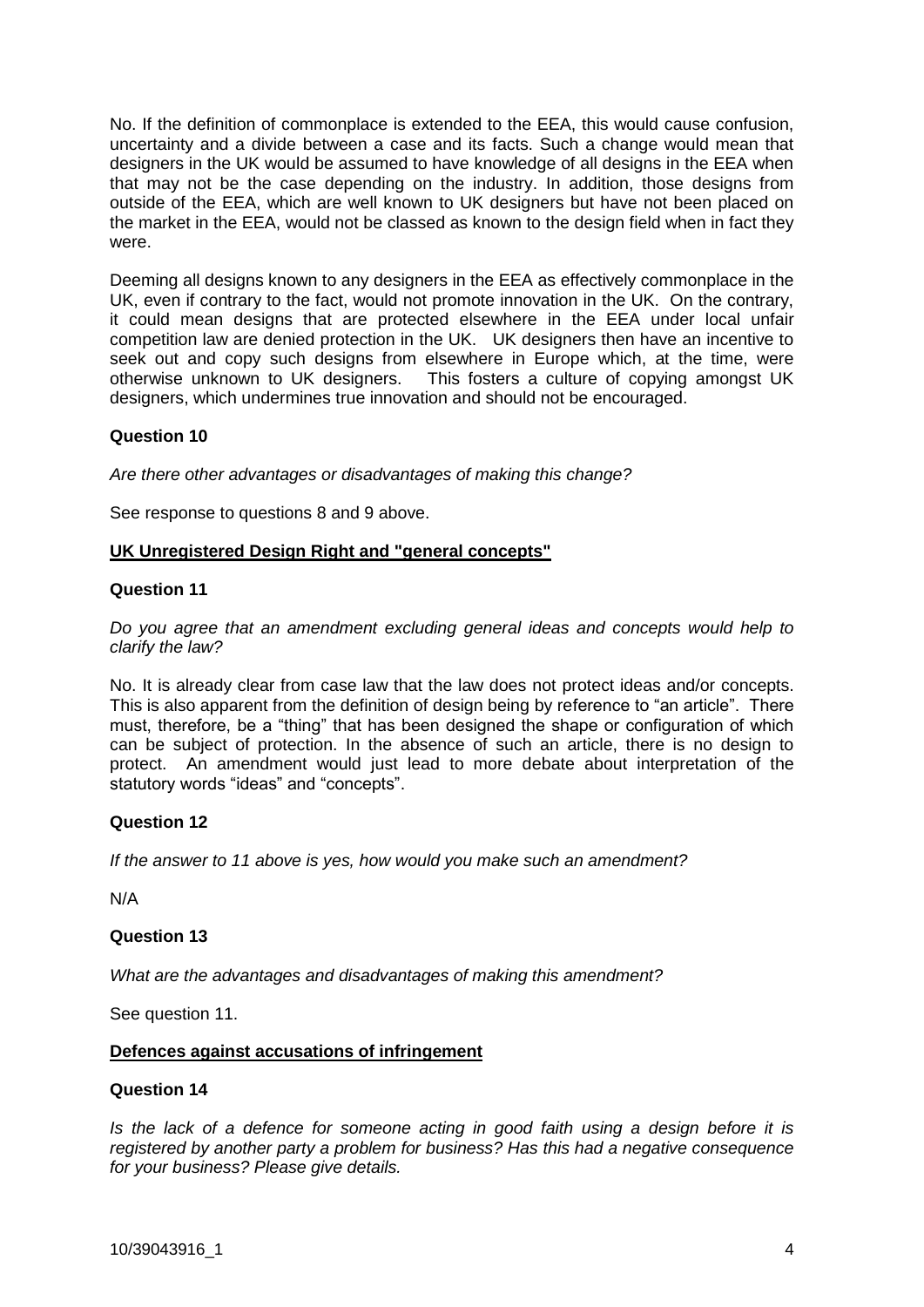This is not an issue for UDR infringement since there is a requirement of copying that essentially takes it out of the realm of good faith (other than in the respect of must match/must fit). However, there is the potential for some injustice arising from the oneyear grace period within which a design can be registered. Someone that innocently, without copying, starts using the design during that time, and before it is registered, can face strict liability for infringement post-registration. Whilst this is outside the scope of any UDR reform and a matter for EU law, in the circumstances such facts should at most entitle the registered proprietor to injunctive relief but not damages, and no order for publication of any adverse decision.

## **Question 15**

*Does the UK unregistered design right need to allow for use of a design for "(a) acts done privately and for non-commercial purposes; (b) acts done for experimental purposes, etc" as permitted in relation to UK registered designs and the Registered Community Design? Please explain your answer.*

As regards (a), UDR is defined as giving its owner the "exclusive right to reproduce the design for commercial purposes" (s226(1) CDPA). Primary infringement occurs when someone does anything falling within that exclusive right without consent (s226(3) CDPA), i.e. the use must be "for commercial purposes". Likewise, secondary infringement arises (under s227(1) CDPA) only if the importation is "for commercial purposes", the possession is "for commercial purposes" or the acts of selling etc. are "in the course of a business". On this basis, the exception proposed for (a) is not needed: private and non-commercial use is already unaffected by UDR.

As regards (b), we are not aware of any need for such a change. There seems no compelling need to align the exceptions with those applicable for the registered design rights, where infringement can be "innocent" and without copying. We cannot see the justification for experimenting about a design unless the experiment is conducted on the article as made with the authority of the UDR owner. Also, if the experimental use is commercial or in a course of business, then copying a UDR-protected design ought not to be allowed.

# **Question 16**

*Are our proposals for making these changes the best way to do it? Please explain your answer.*

No. See reasons above.

# **Defences against accusations of infringement of artistic copyright**

## **Question 17**

*Do you agree or disagree with proposals to amend section 53 of the CDPA in this way? Please explain your answer.*

Yes. This is an anomaly that could give rise to an illogical injustice.

## **Question 18**

*Are you aware of any instances of disputes arising where a defence against infringement of copyright law was not available to holders of Community Registered Designs or international registrations designating the EU? If so, please give an indication of the costs incurred with dealing with these disputes, and of their frequency.*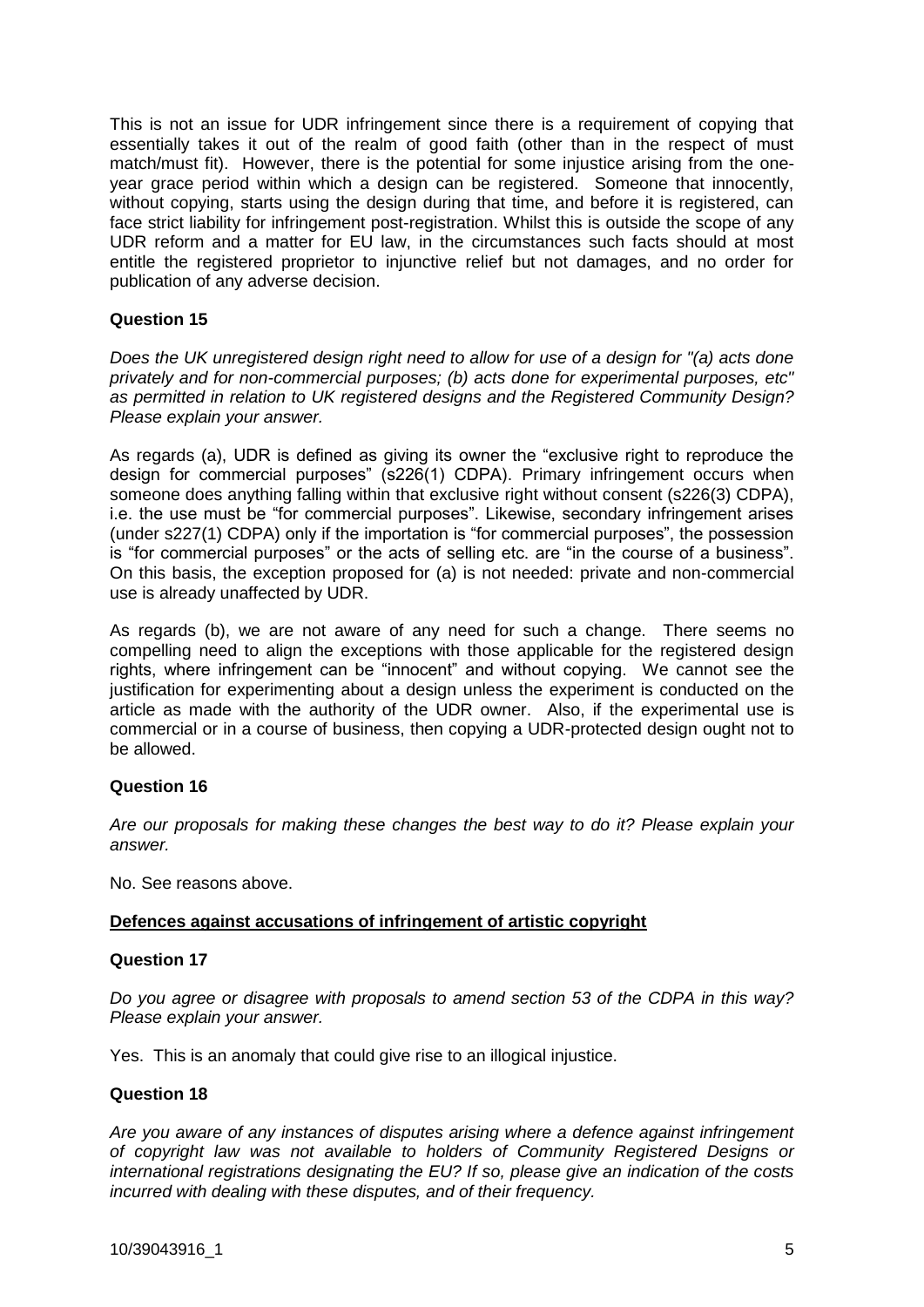No.

# **Question 19**

*Section 53 of the CDPA references registered designs. Is there any reason why this should be extended to cover unregistered designs? Please explain your answer.*

The most likely scenario where this will have effect is where artistic copyright and UDR had split ownership since the design was created pursuant to a commission. If a commissioner is to continue to be the first owner of UDR (see below), then it seems appropriate to ensure that artistic copyright cannot be used to interfere with the exploitation of that UDR by that owner or their licensee or assignee. Otherwise, the designer could, subject to a possibly implied licence, unfairly pursue such a user for a licence fee, whereas the original commission payment was probably made with such use in mind.

# **"Qualification" for UK unregistered design right protection**

# **Question 20**

*Are you aware of any other cases in which the restriction of UK unregistered design right to habitual residents of the EU and a small number of other qualifying territories have resulted in commercial dispute or difficulty?*

Yes. CLLS members regularly advise non-qualifying clients. It is not uncommon to be advising them that UDR is not available to them where otherwise there would be infringement. Often the law of passing off is inadequate to provide satisfactory alternative protection.

The current criteria lead to considerable difficulty when advising clients based outside the EU (and New Zealand and Hong Kong). Before dismissing the possibility of bringing a claim based on UDR, it is necessary to pursue sometimes lengthy enquiries into the citizenship or habitual residence of the individual designer, a member of the design team, the commissioner or the place of first marketing. The contrast with the simplicity of copyright protection arising internationally under the Berne Convention could not be starker.

# **Question 21**

*Do you agree with the proposal to extend the qualification requirements for UK unregistered design to reflect those of the Community unregistered design? Please provide reasons for your answer.*

Yes but the proposal as drafted does not do this. The proviso of retaining a qualification criteria based on residence or place of first marketing should not be retained. This will perpetuate the current overly complex rules of qualification. Such qualification criteria also have the effect of adding particular complications in merger and acquisition scenarios since it can be unclear, without investigation into the existence of the relevant qualifying criteria discussed above, whether the assets of the target company/business include UDRs.

# **Ownership of designs**

# **Question 22**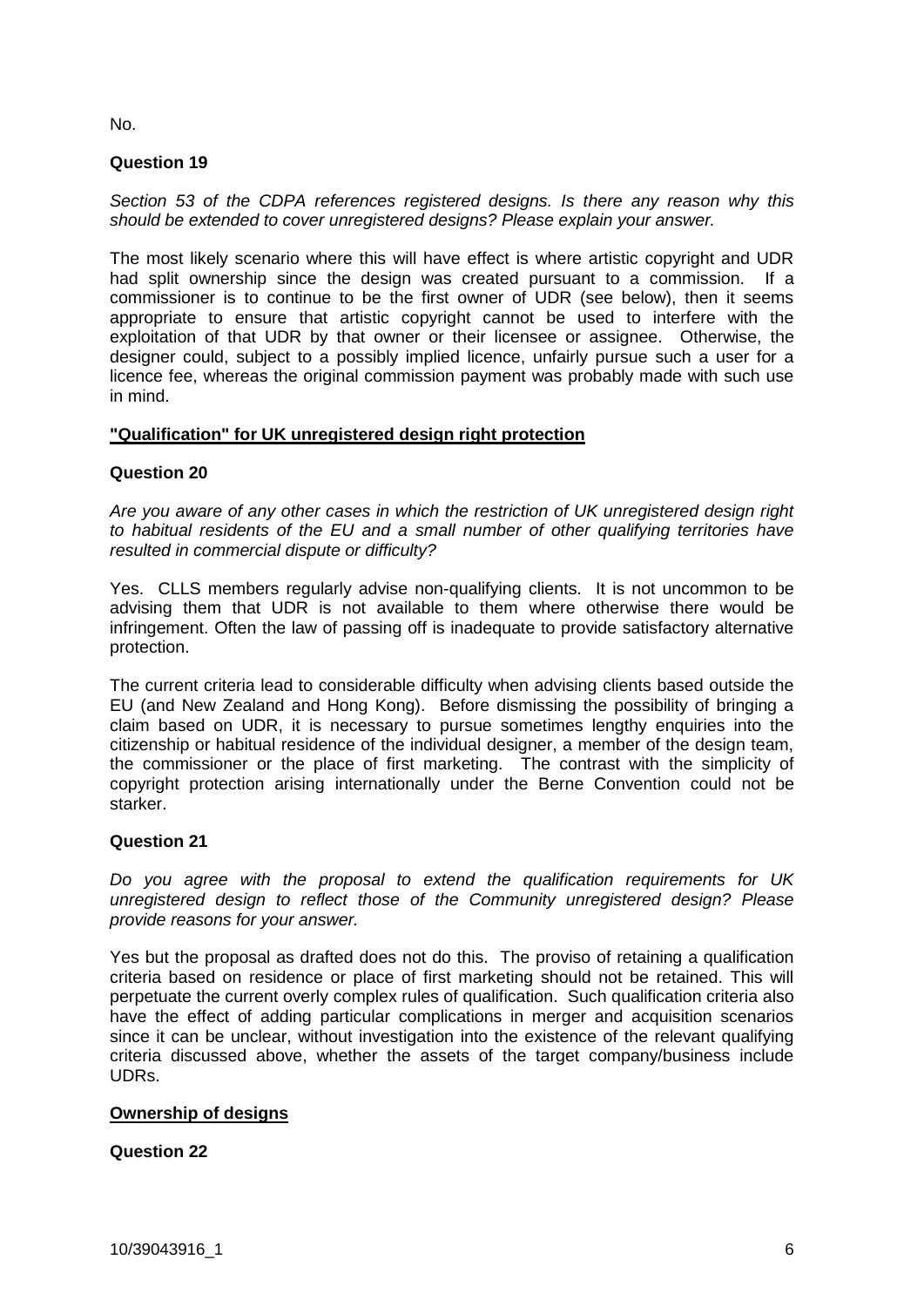*Do you agree or disagree with aligning UK law provisions on ownership of commissioned designs with EU law provisions? Please explain your answer.*

It would be preferable to harmonise the position for all rights. The current difference in approach creates an illogical split, potentially leaving EU-based rights (registered or unregistered) in different hands to the UK-based rights (whether registered or unregistered). This requires ownership to be specifically addressed in commissioning agreements, which is not something SMEs in particular are always aware of and do.

However, SMEs typically will assume that, if they have commissioned a design, they will own the rights in it. If this were to change now for UK design rights, there will be confusion and many commissioners face losing the entitlement they currently have and expect. It is the commissioner that is most likely to need to enforce design rights. The law should preferably either clarify their right for them to do so as an automatic licensee or there needs to be a general improvement in the level of understanding that there is (or may not in future be) an automatic right for them to do so.

The law of copyright has sought to address this with the courts often implying licences to use a commissioned work. However, the inconsistency between the various IP already gives rise to confusion. If the approach was consistently the same for all design and copyrights, the importance of addressing ownership and the scope of licences could be more readily be communicated to and understood by SMEs. A long transitional period would be needed to raise awareness about the change.

## **Question 23**

*If you are aware of the likely costs associated with clarifying ownership of design rights as a consequence of the different approaches taken under UK and EU law, could you please give examples.*

Certainly some extra costs can be incurred in establishing ownership of the UDR in commissioned design. This is because the chain of title needs to be separately followed down from the original commissioner rather than the designer (or their employer). It has the potential of doubling the due diligence costs relating to ownership of IP rights in a design.

## **Claim to Ownership**

## **Question 24**

*Do you agree or disagree with removing the requirement for the applicant to be the proprietor of the design applied for? Please explain your reasons.*

We agree. At present this acts as a mechanism for disputes over entitlement and should not *per se* provide a defence to infringement. This is similar to the Patents Act. The proposal should also include deletion of s3(2) RDA.

#### **Question 25**

*Please give details of any other cases in which this requirement has had a detrimental impact.*

None.

## **Joint Proprietors**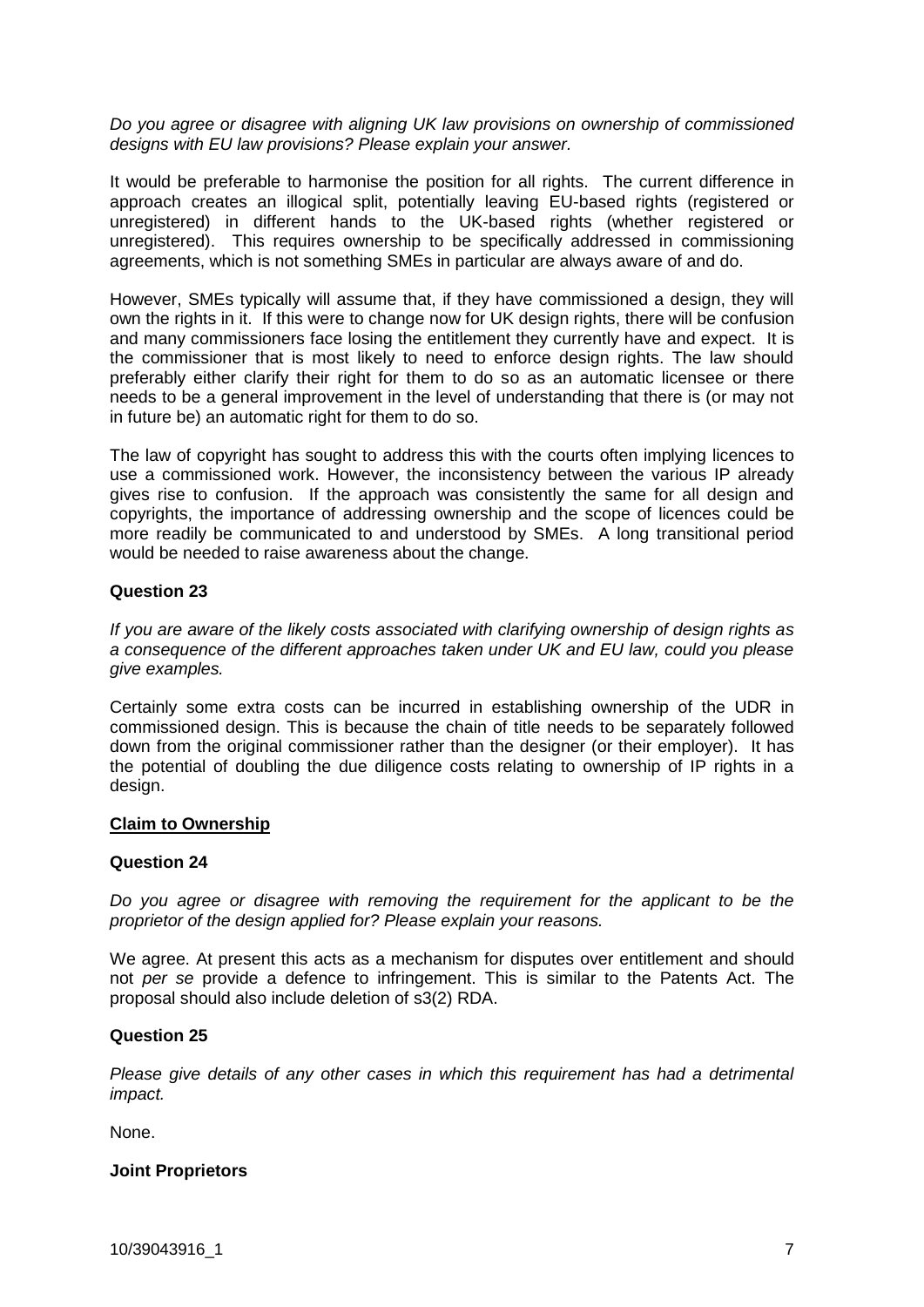# **Question 26**

*Do you have examples of where the lack of provision for joint ownership in the RDA has caused difficulty to business? If so, can you give an estimate of the costs involved.*

No.

## **Question 27**

*Do you agree with the proposal to reproduce the joint ownership provisions from the CDPA in the RDA? Please explain your answer.*

Yes, for the reasons stated in the consultation paper. Designs can typically be the result of collaboration and issues of joint ownership need to be legislated for as it has been for other IP rights.

## **Question 28**

*Are there any other provisions regarding ownership of registered and unregistered design which may also need to be amended? What benefits/costs may be associated with such amendments?*

Provisions should address the ability for joint owners to assign their share without consent as otherwise this can give rise to potential dispute.

## **Deferment of publication for design applications**

## **Question 29**

*What evidence do you have of the current deferment period having disadvantages?*

None save that, as the consultation paper notes, the difference in the periods of deferment push applicants wanting to use it towards seeking EU-wide protection when this may not otherwise be needed.

## **Question 30**

*Do you believe that an extension of the deferment period will have benefits for business? Please explain your answer.*

The main benefit will be to align the EU and UK situation such that there is no tactical advantage of one over the other arising from the deferment period. This improves clarity and fairness for UK SME/individual designers not having the extra money to spend on EU protection.

Deferring publication allows a business to align the publication with their marketing timetable. This thereby limits the window of time during which unauthorised copies can made by third parties and put on the market before their own launch. It is, for example, used as a way of deterring look-alike packaging of consumer goods where multiple aspects of the design of a new pack may be registered but the publication of some aspects deferred. The appropriate duration of the deferment, to coincide publication with product launch, will depend on the industry sector involved. For some, such as the fashion industry, 18 months may be appropriate. For other more complex goods, however, the lead time can be considerably longer.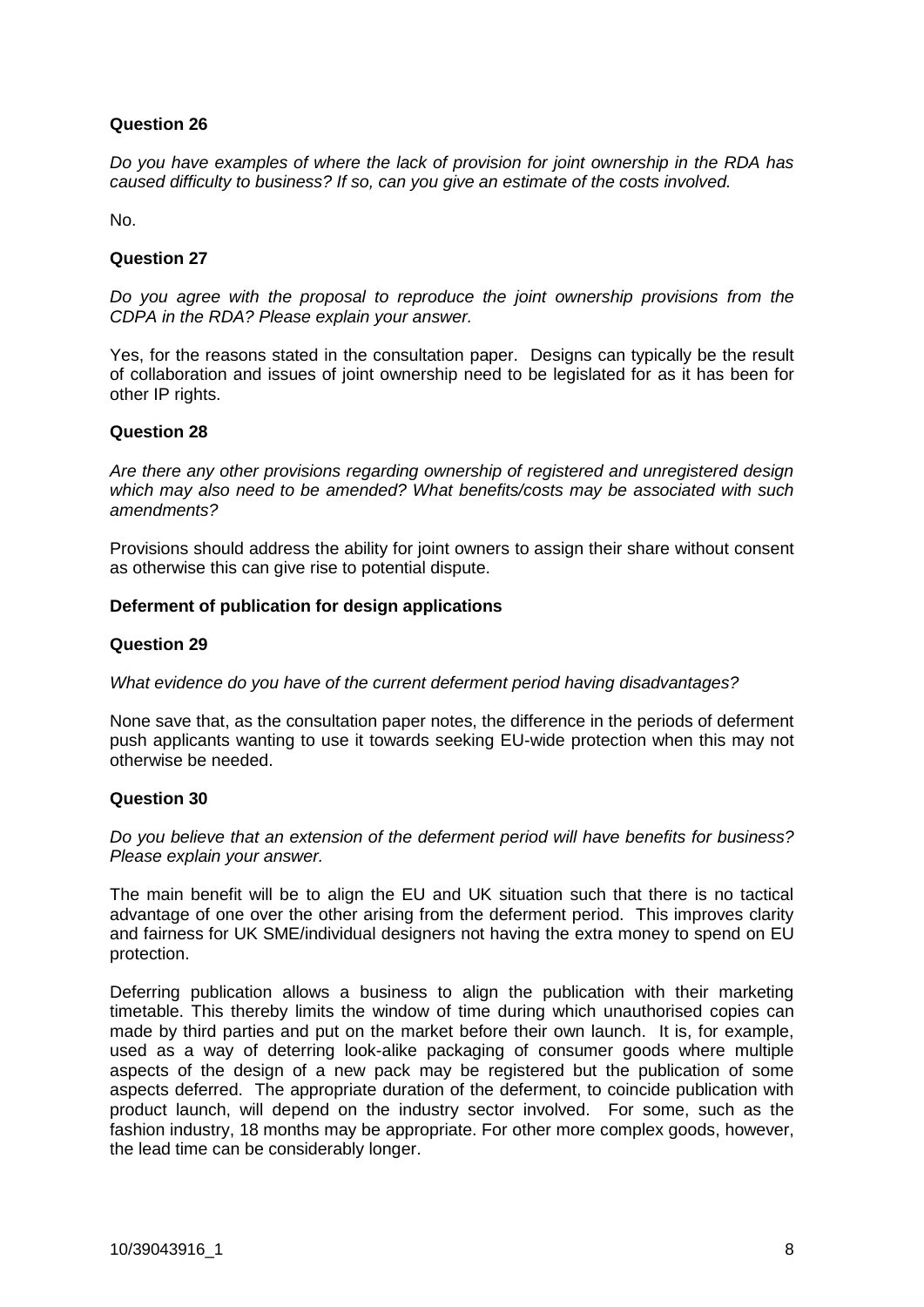Aligning the period so that publication might coincide with publication of a patent filed at the same time should not dictate the design period of deferment. Very many designs do not relate to patentable inventions.

# **Question 31**

*The options discussed include extending the deferment period to 18 or 30 months. Which option do you think best and why? Are there other more preferable options?*

A move to 30 months, in line with the RCD regime, seems reasonable, provided appropriate protection is available for "innocent infringers" during just that period when they will have been unable to establish the scope of any monopoly right being granted. Such protection does not apply to RCDs. It seems fair to limit the damages entitlement until after they are on notice of the scope of the right claimed, whilst still allowing for an injunction.

# **Enforcement of designs and understanding the design rights of others**

**The need for criminal sanctions for the deliberate copying of designs** 

## **Question 32**

*What evidence do you have of existing civil sanctions being insufficient to deal with copying of design right?*

None. If the owner of the relevant design right is prepared to enforce their rights through the civil courts and infringement is found, the key remedy of an injunction stops the ongoing use. Usually such cases are settled long before a full trial is required and concluded. The question of financial compensation, both damages (or an account) and reimbursement of costs, is more problematic. It is not untypical for a claimant to be out of pocket, after accounting for all legal costs, even after winning a case or securing the effective defeat of a copyist through negotiation. This is regrettable and deterrent for those wishing to take appropriate action to protect their legitimate rights. Many cases simply are not pursued as a result, especially by SMEs.

# **Question 33**

*Do you agree with the introduction of criminal sanctions for deliberate copying of design right? What benefits will it bring to business? Please explain your answer.*

We have grave reservations about judges lacking in experience in matters of complex design law, and juries with no legal knowledge, weighing up whether a design is valid and has been infringed with the requisite knowledge. In particular, validity is typically a live and material issue in any design dispute. This is especially the case with registered designs since there is no substantive examination involved in the registration process. It is acknowledged that the register includes many registrations that are almost certainly invalid. To expose traders to potential criminal prosecution and sanction for infringement of such questionable rights could be disproportionate.

Further, there is a widespread misunderstanding amongst designers that it is perfectly legal to use an earlier design provided they make no less than three changes, or perhaps five or seven (mysteriously it is usually an odd number). Such adaptations may clearly still infringe the design right and yet will have been done knowingly. Whilst it would be preferable to disabuse all designers of this incorrect perception, we question whether it is appropriate to criminalise them for applying this endemic IP urban myth.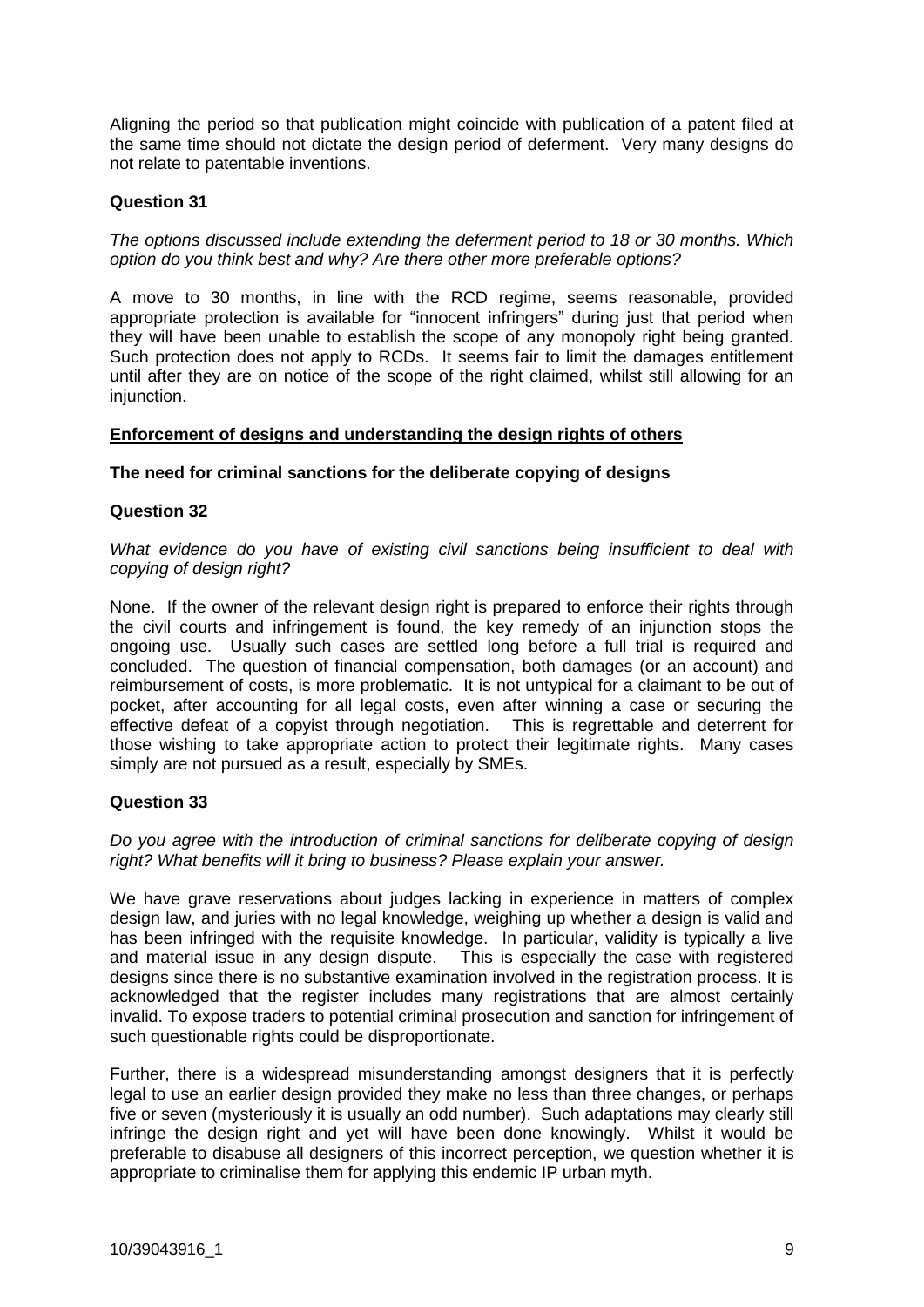Having said that, criminal offences exist in relation to copyright, which might be thought to have many similarities with UDR. Trading Standards and copyright collecting societies (or representative trade bodies) have been successfully pursuing criminal prosecutions in relation to copyright for some years. Essentially, these have been targeting the counterfeit market and the pirating of music, software and films, i.e. clearly identical copies of the original. Provided any criminal provisions relating to designs could be confined to equally nefarious dealings this could possibly be acceptable. This is because such dealings are typically associated with organised crime, the avoidance of taxes, low (or no) levels of quality control, poor employment conditions for the manufacturers and potential danger to consumers.

However, we question whether this is definitely needed, at least at this stage. The alternative is to strengthen the remedies available in civil proceedings and ensure SMEs are not discouraged from enforcing their own rights using the appropriate civil options. This could be achieved by encouraging court generosity in awarding additional damages for flagrant infringement of UDR under s229 CDPA and/or statutory damages that exceed the damages calculated on the basis of a normal licence fee (otherwise the infringer is not deterred from infringing and waiting to see if they are sued). The recent developments at the Patents County Court now mean that SMEs have much greater access to justice, with less financial risk if they lose a claim. This combined with the changes suggested and greater use of the publication powers under Article 15 Enforcement Directive (2005/29/EC) could provide the missing deterrence needed.

If, however, a criminal offence relating to designs is to be introduced, we consider it needs to be confined to

- copying of the registered design rights only;
- primary infringers only;
- identical reproductions of the design or very near identical copies (to be more precisely defined); and
- where the design right owner is obliged to give a statement that to the best of its information and belief the design right is valid.

There needs to be a high level of a *mens rea* involved; higher than just having "knowledge or reason to believe" that what they were doing was infringing UDR. Deliberate and slavish copying is needed.

It may also be appropriate to require the prosecution to disclose all examples of prior rights known to the owner of the right which may impact adversely on the validity of the right asserted. This is aimed at levelling the playing field in circumstances where the right owner may know that its right is invalid (e.g. due to its own prior disclosure or prior art known to it) and yet the defendant/accused has not been able to locate evidence of this. Requiring this of the right owner seems a fair 'price' to pay for seeing their rights enforced at public expense and with criminal sanctions. The idea here being to ensure that the case is not pursued at public expense, and with a risk of severe injustice, in respect of rights that have highly questionable validity.

# **Question 34**

*Do you agree that any new criminal offence should only be for deliberate copying of a design right? Please explain your answer.*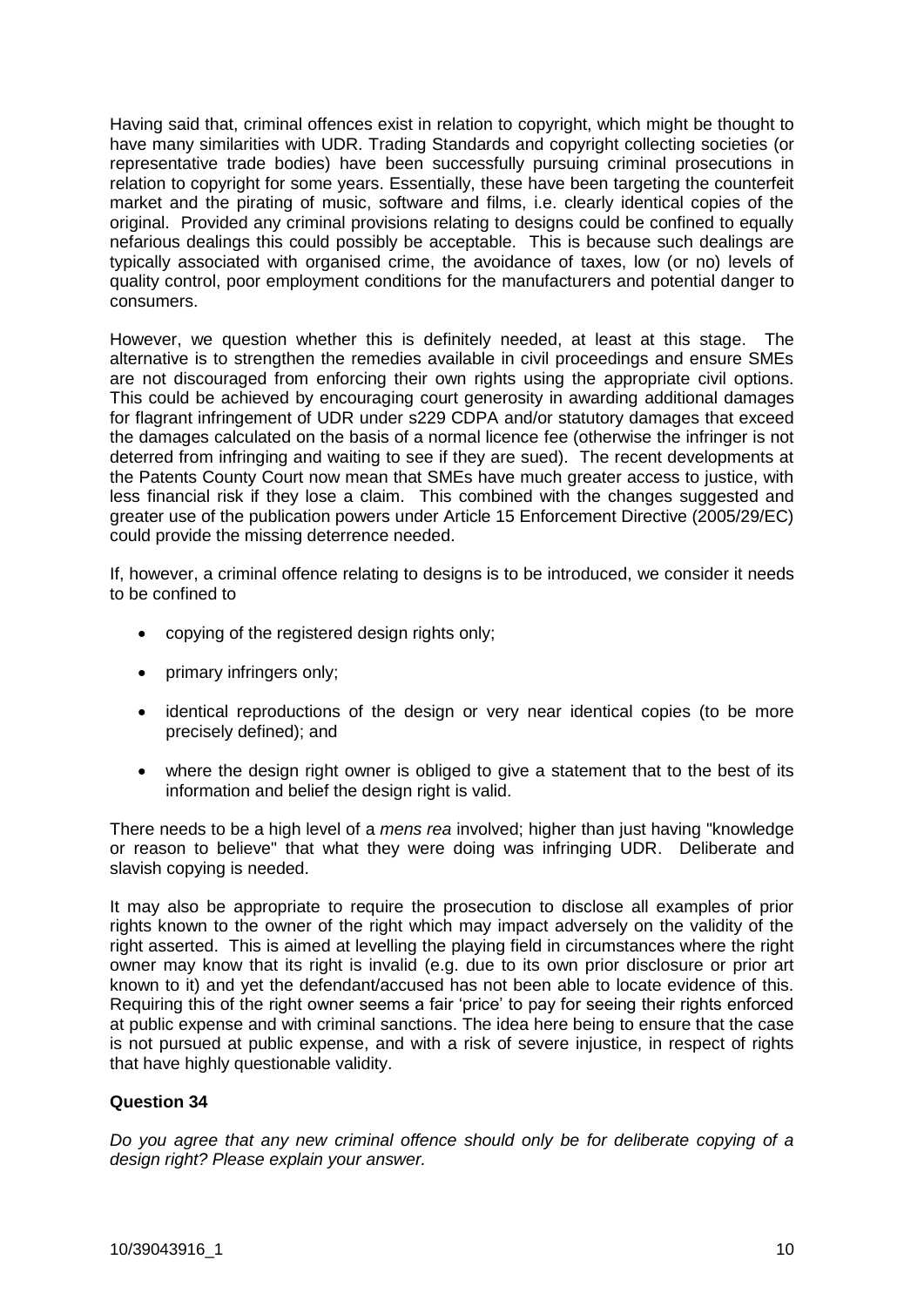Yes but only in relation to published registered designs. This is so that the potential to check for relevant prior rights exists and also so that the scope of the claimed design is more clearly defined at an early stage. If the offence extended to UDR, there is a risk that criminal liability could arise in respect of only a small part of the overall design of an article, which part could only ever be made clear to the accused after the alleged copying has occurred.

# **Question 35**

*What evidence do you have for the costs that introduction of such sanctions will bring, including the impact on enforcement agencies? Please also comment on the assumptions about likely impacts and costs made in the Impact Assessment<sup>1</sup> .*

None. However, if the offence is also included amongst those that can attract a confiscation order under the Proceeds of Crime Act 2002, then there is the opportunity for law enforcement bodies, financial investigation teams, the courts and the Crown to recoup significant sums from perpetrators.

# **Question 36**

*Do you agree that we have the ability to introduce criminal sanctions for deliberate copying of Registered Community Designs? Please explain your answer.*

It is not precluded by Article 25 TRIPS, is seemingly contemplated by Article 16 Enforcement Directive (2005/29/EC) but does not seem to be by the Community Design Regulation 6/2002/EC. In particular, consideration needs to be given as to whether the criminal courts will need to be designated Community Design Courts and whether they will address issues of validity. Preferably they should not.

# **Question 37**

*To which rights should criminal sanctions apply and why?*

Registered design rights only. See 33 above.

# **Routes for appealing IPO decisions on design registrations and invalidation**

## **Question 38**

*Have you experience of using the Registered Designs Appeal Tribunal? Should it continue to function as the single appeal route? Please explain your reasons.*

No. We see no reason why an appeal relating to design registrations should not have the same options as apply for registered trade marks, i.e. the Appointed (Design) Person or the court.

## **Question 39**

*What are the implications of constituting the Patents County Court as the only forum that would hear appeals against IPO design decisions?*

Whilst the Patents County Court has provided a good low cost route for litigating IP cases, it would be preferable to have an even lower cost means of appealing IPO decisions relating to designs. The current £50,000 costs recovery cap of the PCC is considerably

 1 http://www.ipo.gov.uk/consult-ia-bis0376.pdf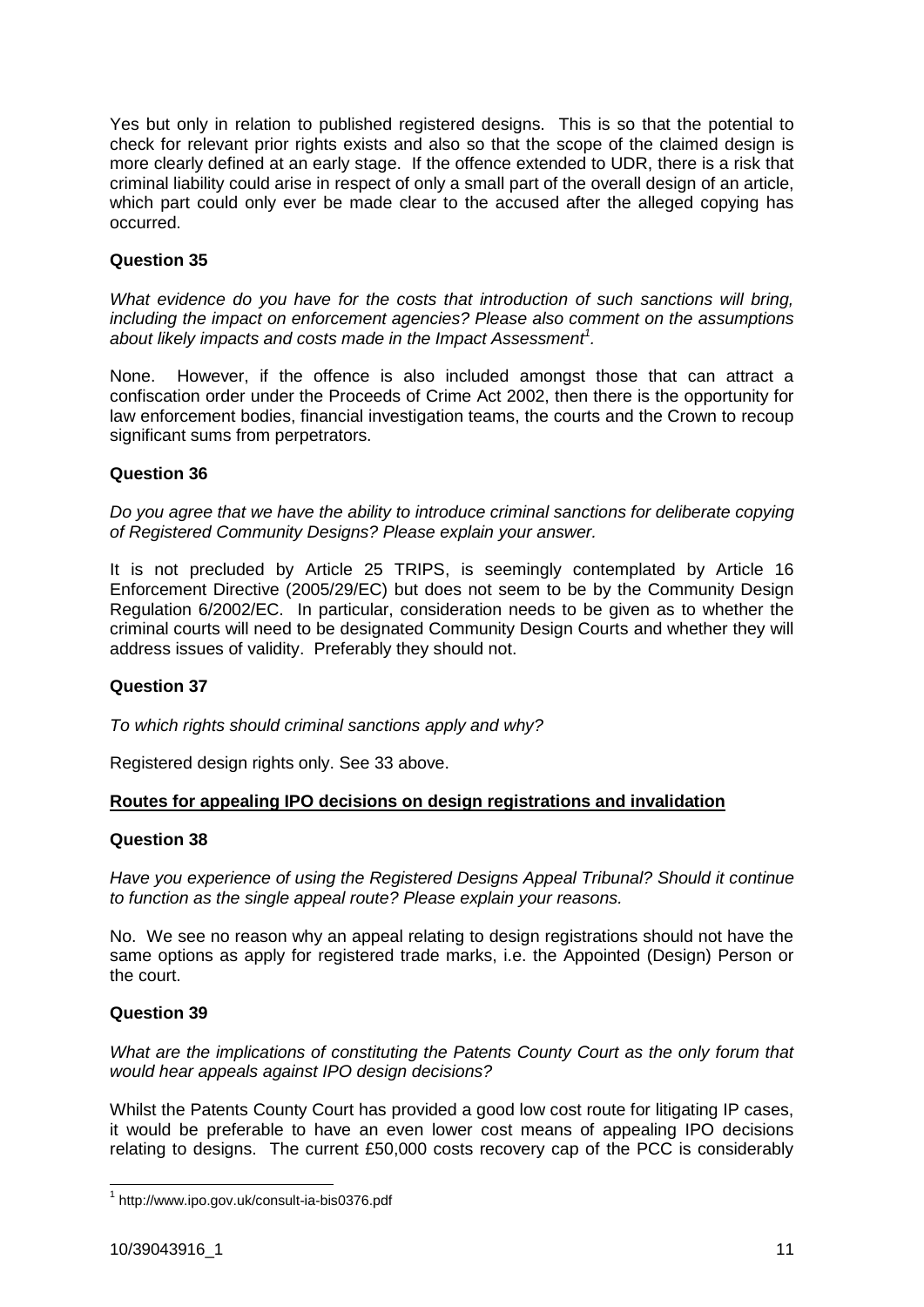higher than that applicable in the trade mark Appointed Person appeal procedure. Accordingly, we agree with the proposal to have the option of either the PCC or an Appointed (Design) Person appeal route.

## **Question 40**

*What are the pros and cons of having the Appointed Persons and the PCC as the two alternative routes of appeal against IPO design decisions?*

The pros are providing the option for a quick, low-cost and non-appealable route, together with a separate, appealable route for cases involving substantive issues of principle at higher cost. This works successfully for trade marks. The cons arise only if the Appointed Persons have insufficient design right experience. It may be that additional Appointed Persons would need to be selected for design cases.

## **Question 41**

*Please supply any information about the likely costs, including of legal advice, to business of appeals going to the Patents County Court, the Registered Design Appeal Tribunal and the Appointed Person.*

Typically, in an appeal using the courts, clients will want to instruct a barrister in addition to the attorney or lawyer running the matter. In contrast, in an appeal to the Appointed Person, clients may not do so and may have the same attorney/lawyer representing them at the IPO to do so before the Appointed Person. Whilst this does not necessarily save on costs, the general perception will be that any appeal through the courts will be more expensive than to the Appointed Person. Since those on the committee do not have experience of appealing to the RDAT, no comparisons can be made. They are likewise not in a position to share and compare their costs.

## **Question 42**

*Can you please comment on the discussion in the Impact Assessment about the likely uptake of using the Appointed Person as an alternative to the Patents County Court, especially in the light of the lack of appeals in the last few years?*

We would anticipate the greater proportion of appeals to be to the Appointed Person, as for trade marks. However, we have no reason to believe that the number of appeals will increase materially. This is largely because the validity of designs is usually only put in issue in a counter-claim to an infringement action, at which point the matter will be before the court.

## **Question 43**

*Are there other alternative scenarios we should be exploring, for example fully mirroring the trade mark route of appeal by having the High Court rather than the PCC as the alternative to the Appointed Person? Please explain your reasons.*

We have none to suggest.

## **Understanding other peoples rights**

## **Question 44**

*What is your view of the extent to which every design on the register of designs in the UK and at the OHIM may or may not be valid?*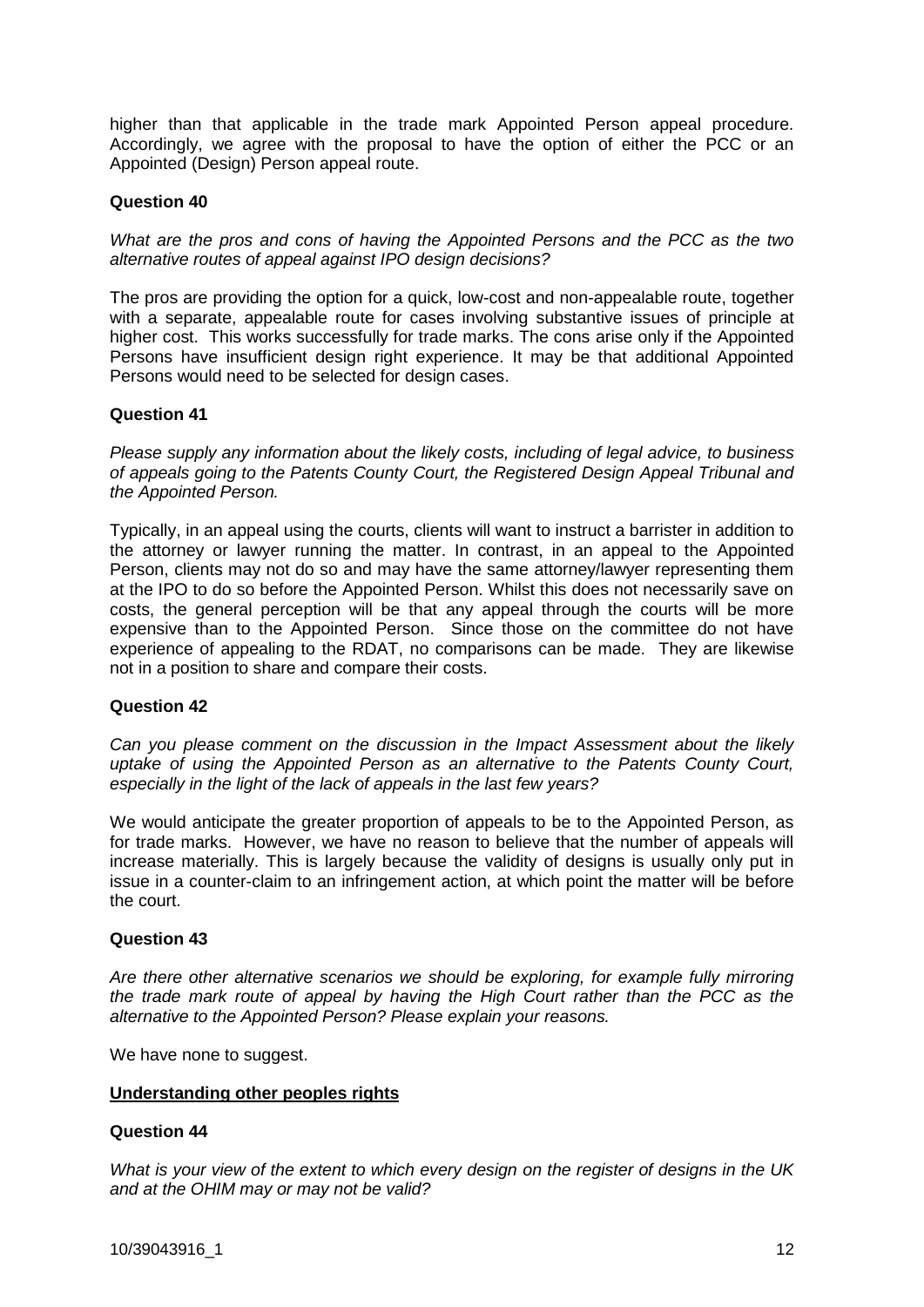As noted above, the register includes many designs of clearly questionable validity in that they were not novel at the time of application. Whether that proportion is significantly greater than before 2006 is not known but it seems likely. However, we see no merit in reintroducing a prior-art examination process for UK RDs if none will apply to RCDs. If the fruit of the OHIM Cooperation Fund work on databases is such that prior art searching for designs becomes easier, this will facilitate future validity challenges and enable applicants of RDs to assess the robustness of their design rights.

## **Question 45**

*Do you think that designs registered by the IPO have a reduced perception of "value" because they have not been assessed against the prior art? Please explain your answer.*

A registered right will have greater "value" to an owner where it has been well and fully examined for validity in the light of reasonable prior art searches. However, that value will not be real unless and until the design survives a validity challenge in court and the owner is in possession of a certificate of contested validity pursuant to s25 RDA. Even so, securing registration alone will always have some "value" whether or not there has been substantive relative-grounds examination. It gives the owner something ostensibly to license and also to invoke, especially against those with insufficient means or inclination to challenge validity.

## **Question 46**

*Does the "deposit" system for designs operated by the IPO cause other difficulties?*

No more so than those arising under the RCD system.

We are aware of abuses of the system by certain knowing infringers of design rights (typically non-EU based). In response to having their imports into the EU disrupted by Customs interceptions and to having auction site sales suspended following notice and take down requests by the genuine owner of the right, they have secured their own registrations under the "deposit" system for the identical right (sometimes even using the first registrant's own drawings/images). They then cite these invalid registrations to Customs and the auction sites as reasons why the interceptions and suspensions should cease. It is not until the later right is cancelled that these enforcement steps can again be rightly resumed. For SMEs, this can be enough to dissuade them from taking even these low-cost administrative enforcement steps.

# **Question 47**

*Would you be in favour of the IPO re-introducing prior art examination as part of its design process, and if so how? Please explain your answer. What in your view would be the costs and benefits of doing this? How much would you be prepared to pay for an official search for prior registered designs?*

No. We see no merit in re-introducing relative ground examination. It will introduce delay and, no doubt, some cost but without adding materially to the "value" mentioned above (due to the limitations inherent to design searches).

Instead, it would be preferable to improve the searchability of the registers so that users can have a free online search tool that can be readily used by lay users. Ideally it would have some image recognition capability that can search the registers for anything similar to an image that can be scanned into the search tool. The fruit of some of the OHIM Cooperation Fund work may achieve at least some of this. If so, it will enable those about to launch products to conduct reasonable clearance checks, applicants to undertake some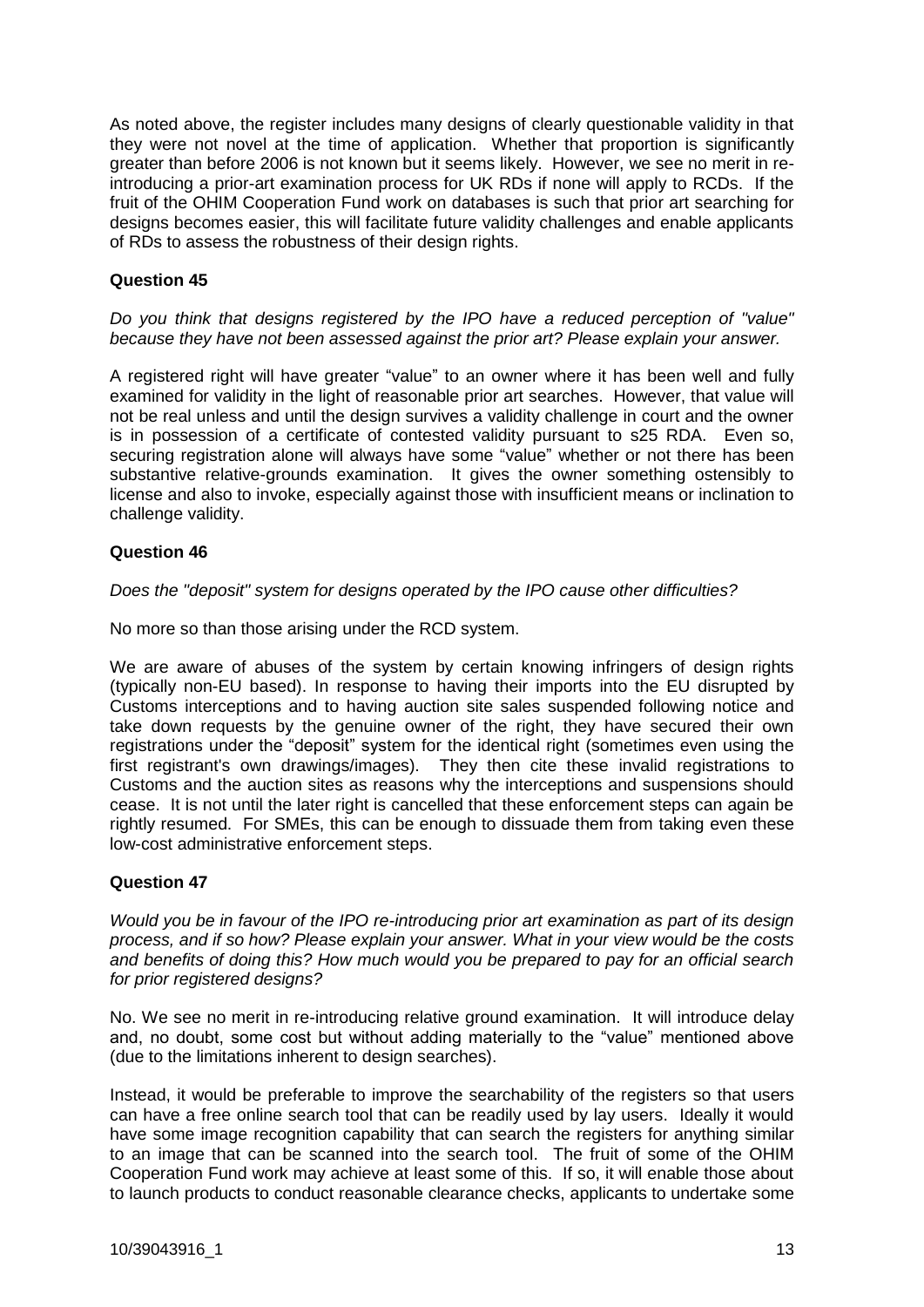of their own checks to verify the robustness of their design and challengers to validity to locate relevant prior art. Such searches should preferably review both the designs and trade mark registers.

An alternative might be to require applicants for design registration to lodge with their application a signed statement of truth that, to the best of their knowledge, information and belief, the design is at least novel. There could also be an ongoing obligation to disclose to the IPO any prior art that subsequently comes to the attention of the applicant/registrant that they know necessarily destroys novelty only. This is equivalent to the concept of the ongoing obligations imposed on owners of US patents not to commit fraud on the US Patent and Trade Mark Office by withholding prior art that affects the validity of the patent.

## **Question 48**

*Do you have any experience of legal disputes where questions about the validity of the design in question have been central, and would a compulsory examination of national registered designs against prior art have helped resolve those disputes more quickly and cheaply?*

Yes, validity is nearly always central to design disputes. Whether or not a registered right had undergone relative grounds examination will have little, if any, influence on how quickly and cheaply the dispute may be resolved since a defendant may not readily know which prior art will have been cited and dismissed and whether they could find further relevant prior art, perhaps with their greater knowledge of the field than the examiner will have.

## **Question 49**

*How do you think the IPO should go about seeking to educate design applicants regarding the limited nature of the examination it carries out? Could highlighting the non-statutory and optional prior art search be an option? Please explain your answer.*

This is best addressed on the IPO website, in the application form and in covering letters or emails accompanying registration documentation.

## **A Designs Opinion Service**

## **Question 50**

Is the cost, time and lack of certainty in IP disputes a barrier to maximising the benefit of *IP? Please explain your answer, and supply any supporting evidence.*

Yes, in particular for SMEs and individuals without the resources to spend money on obtaining legal advice and registering designs and the costs of enforcing any such design right. However, the new small claims track in the Patents County Court should go some way to reducing this barrier and ameliorating the position even more where the Patents County Court has already made significant progress. The limits on the costs exposure of a losing party in the Patents County Court have a particularly significant bearing on the willingness of SMEs to enforce their rights. This is especially so against larger companies, who may engage more expensive specialist lawyers and barristers than the SME. It is not just the burden of having to pay their own (possibly reasonably modest) lawyers' fees that is dissuasive for them but the fear of having to pay their opponent's (possibly very substantial) legal costs in the event of losing a claim. The nature of design cases, involving judgement calls on matters of visual perception, is such that the outcome necessarily carries some uncertainties so the risk is real.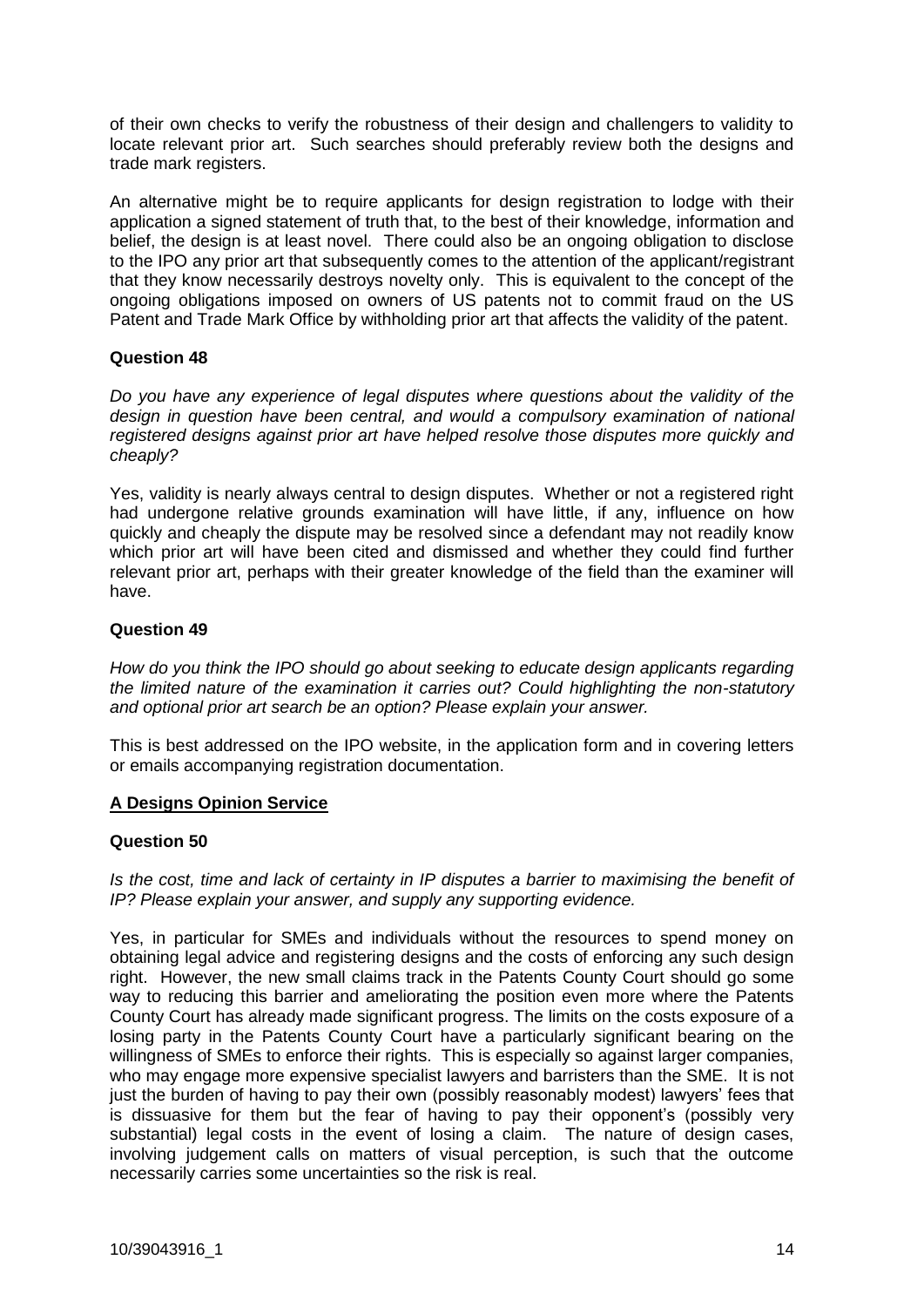# **Question 51**

*Do you think that the IPO offering opinions in relation to:*

- *a. UK registered designs;*
- *b. UK unregistered designs; or*
- *c. both would be useful to business? Please explain your answer*

For the majority of our clients, take up is likely to be limited as the opinions would be nonbinding and may just delay matters, especially if there is an appeal option. However, it might be used in circumstances where one party's advisors consider that their opponent is receiving overly robust legal advice as to the merits of its position and this is preventing the parties from reaching a sensible out-of-court resolution of the dispute. In such circumstances, the neutral voice of the IPO opinion may help inject a first dose of realism into the opponent's considerations and facilitate settlement.

For disputes between SMEs, however, such opinions would be beneficial in encouraging early settlement of cases at minimal cost.

# **Question 52**

*Are there other things that the IPO should do to improve the Alternative Dispute Resolution or mediation options<sup>2</sup> available to business in relation to registered and unregistered design?*

We refer to the last paragraph in our response to question 48 regarding self-certification of novelty and disclosure of any known novelty-destroying prior art. One option might be to require any registrant seeking such an IPO opinion to give the declaration and disclosure mentioned as the 'price' for obtaining the opinion. If it subsequently transpired at a later trial that they had falsely declared the position or withheld relevant disclosure at that stage, then this could adversely affect their costs liability.

## **Question 53**

*Would the £200 fee to seek an opinion be a barrier to use? If so, what would be appropriate? Please explain your answer.*

No, it seems a reasonable sum.

## **Question 54**

*Are there ways in which any designs opinion service could be set up so as to increase its use to business?*

See answer to question 52 above to help flush and weed out claims based on registered rights that the registrant knows to be invalid.

## **Question 55**

*What are your views on offering a review/appeal mechanism and how it should be set up?*

 2 A 'Call for Evidence' relating to the IPO's mediation service was launched on 12 June 2012. See http://www.ipo.gov.uk/c4e-mediation.pdf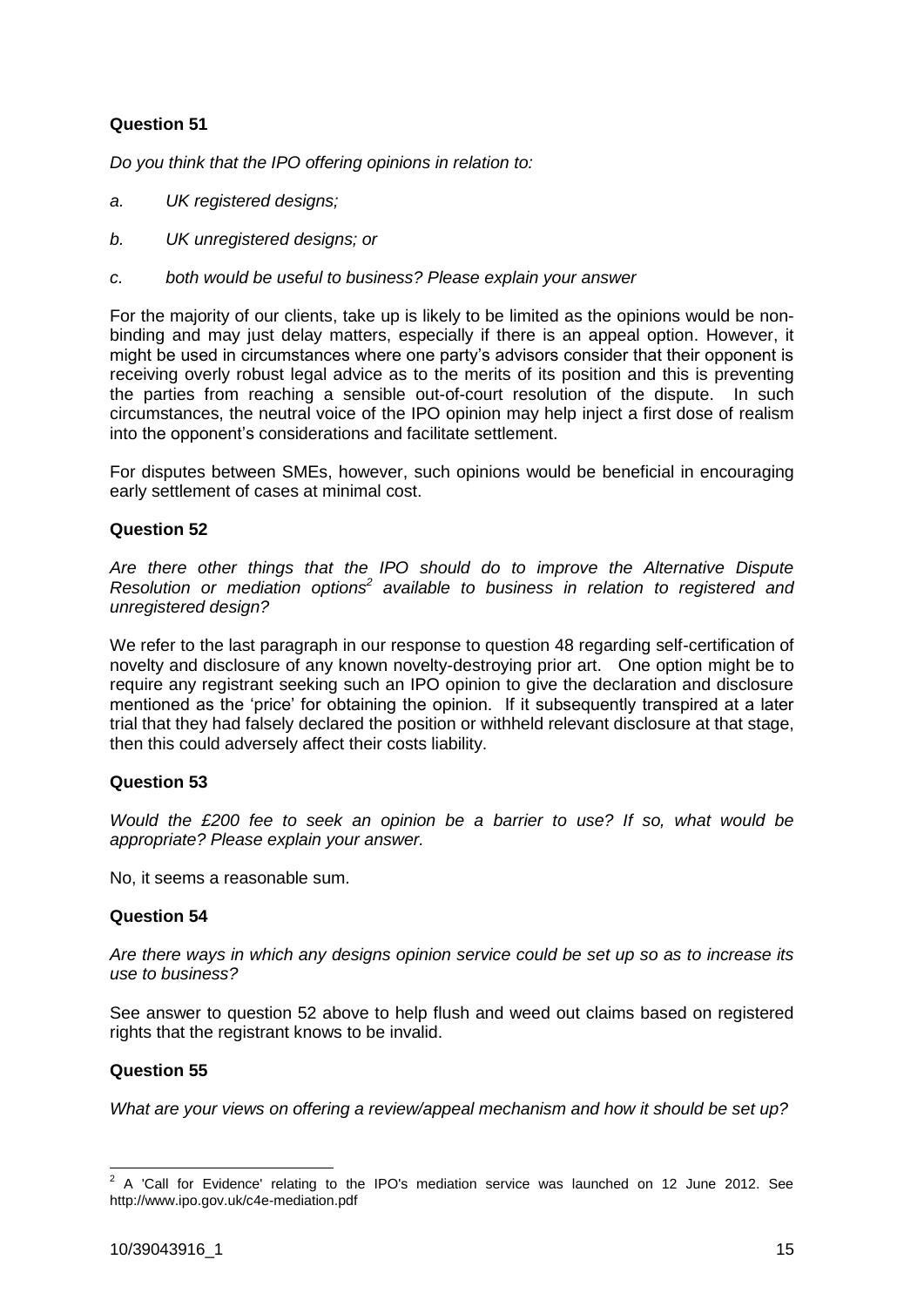We do not agree with this proposal. The opinion process must be a quick and informal step with a non-binding outcome so as to be attractive to all parties. Adding in a layer of appeal turns it into a satellite form of quasi-litigation which just increases costs and causes delay.

## **Question 56**

*To help build the evidence on the costs and benefits it would be helpful if you could provide estimates for or otherwise comment on:*

- *a. The likely costs arising for those making observations in response to a request for an opinion*
- *b. The number of opinions requested*
- *c. The likely savings for those avoiding litigation as a result of an opinion (given under option 2 or option 3 in the Impact Assessment<sup>3</sup> )*
- *d. How many hearings at the IPO are likely to be avoided because an opinion has been sought instead*
- *e. Whether there is likely to be any difference in levels of complexity of cases or the number of cases between option 2 and option 3 in the Impact Assessment?*

We feel we are unable to give answers here in a vacuum. Overall, we would not anticipate many of the cases handled by the member firms of our committee being settled before an IPO hearing just because of the non-binding opinion. However, the opinions in cases involving SMEs, often unrepresented at that stage, could well lead to future IPO hearings being avoided, although one may question whether the complaint would have pursued the case that far anyway due to lack of resource.

## **Inspection of Documents**

## **Question 57**

*Would a system allowing the viewing online of documents relating to designs be of benefit? Please explain your answer.*

Yes. This would be a very helpful facility, in particular as time can often be of the essence, e.g. in corporate transactions or in preparation for or in response to applications for interim injunctions. By analogy, the availability online of the file for CTMs at OHIM is extremely helpful and, as we understand, is a frequently used facility.

# **Question 58**

*Are you aware of the current system by which information can be viewed in person, or by receiving copies of the information by post? Have you made use of this system? Is the cost of the system or the delay in receiving the documentation a disincentive to using it?*

Yes, yes and usually no, but timing can be a key factor. In that case, if it is known the information will come too late, a request may not be made at all.

# **Question 59**

 3 http://www.ipo.gov.uk/consult-ia-bis0350.pdf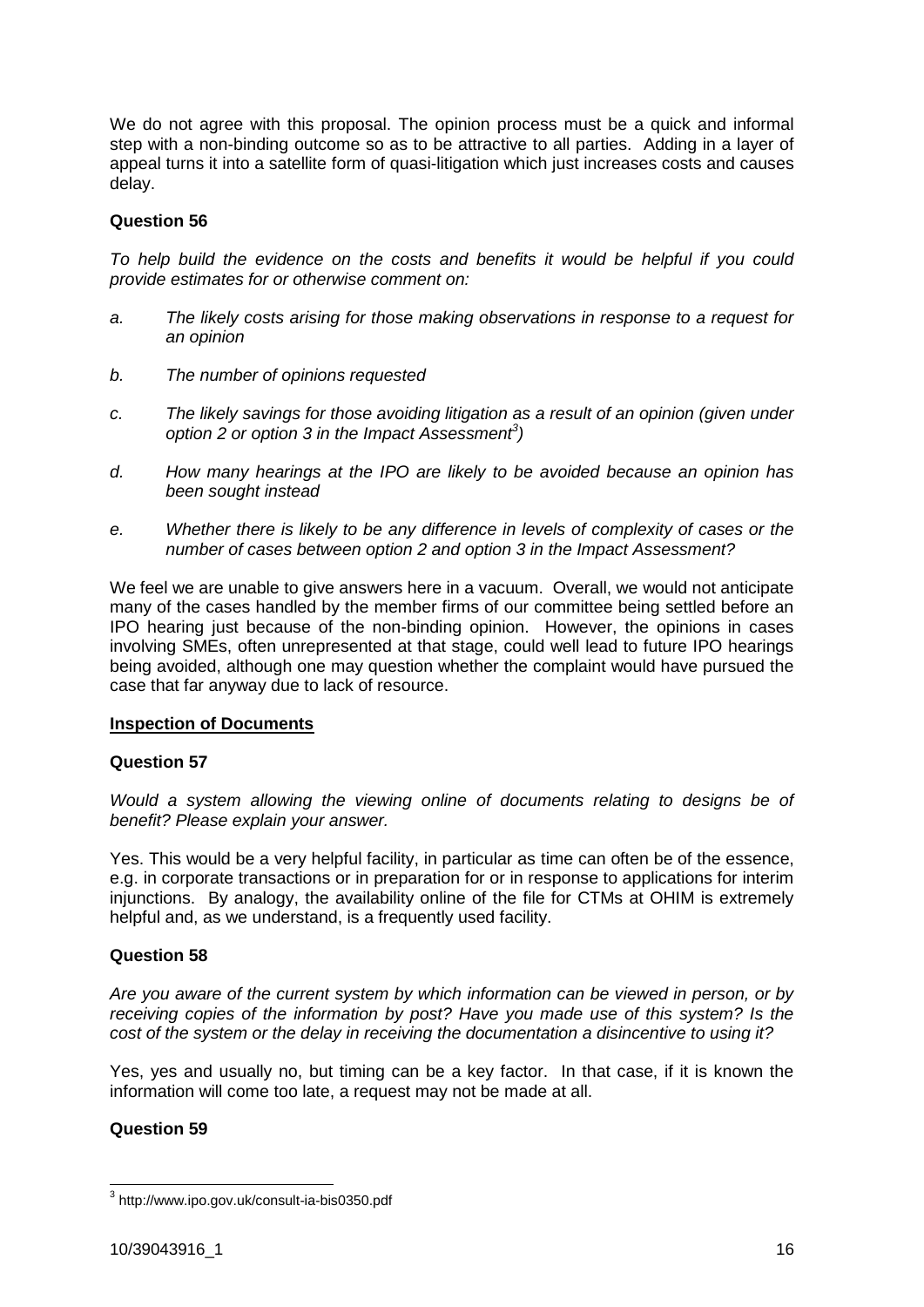*What would be the saving to you (monetary, time and resources) if an online service was provided?*

It would make little or no difference monetarily and little in terms of resource, but would save considerably on time. A particular advantage would be to enable inspection out of office hours (not untypically when some corporate transactions involving IP rights are heavily negotiated and closed).

#### **Increasing information on registered designs**

## **Question 60**

*Would the provision of the information referred to in paragraph 15.2 be of benefit to third parties in e.g. helping to avoid or resolve dispute or facilitate business? Please explain your answer.*

We believe there is merit in asking all three questions in the application form and compiling and publishing the answers, for the reasons cited. However, we do not consider it should be mandatory to respond to them save as regards the grace period. It seems right that an applicant seeking to rely on the grace period should at least indicate that it is doing so and confirming that the date of first making available to the public was within the previous 12 months. Requiring them to state when that date was is not necessary. It adds complexity to the application process. In particular, it could lead to delays in submitting applications whilst efforts are made to ascertain a precise date which may, in practice, never have any future relevance.

See answers to questions 33 and 47 regarding disclosure burdens on registered design owners relating to validity. A key question arising from this is what happens if the information is incorrect, i.e. the first making available happened more than a year previously. The answer probably lies in some adverse costs consequences in any subsequent validity challenge or litigation.

## **Question 61**

*Would the provision of this information on the application form cause any problems for applicants? Please explain your answer.*

This will be a matter for each individual applicant and, save as suggested above, should not be mandatory. Difficulties arise if the designer may not want it to be known if the work was commissioned or the name of the individual designer is not known to the owner. How would this work in practice in relation to licences? What would be the process for updating the register if the design is subsequently licensed? Would there be additional fees? Clients that like to publicly recognise the creative talent of their in-house design team may wish to include the designer's name. However, this has the risk of identifying for competitors to poach the key people in their design team.

## **Question 62**

*Is there other information that could be provided on the form, to help avoid or resolve disputes or facilitate business?*

See answers to questions 33 and 47 above

# **Question 63**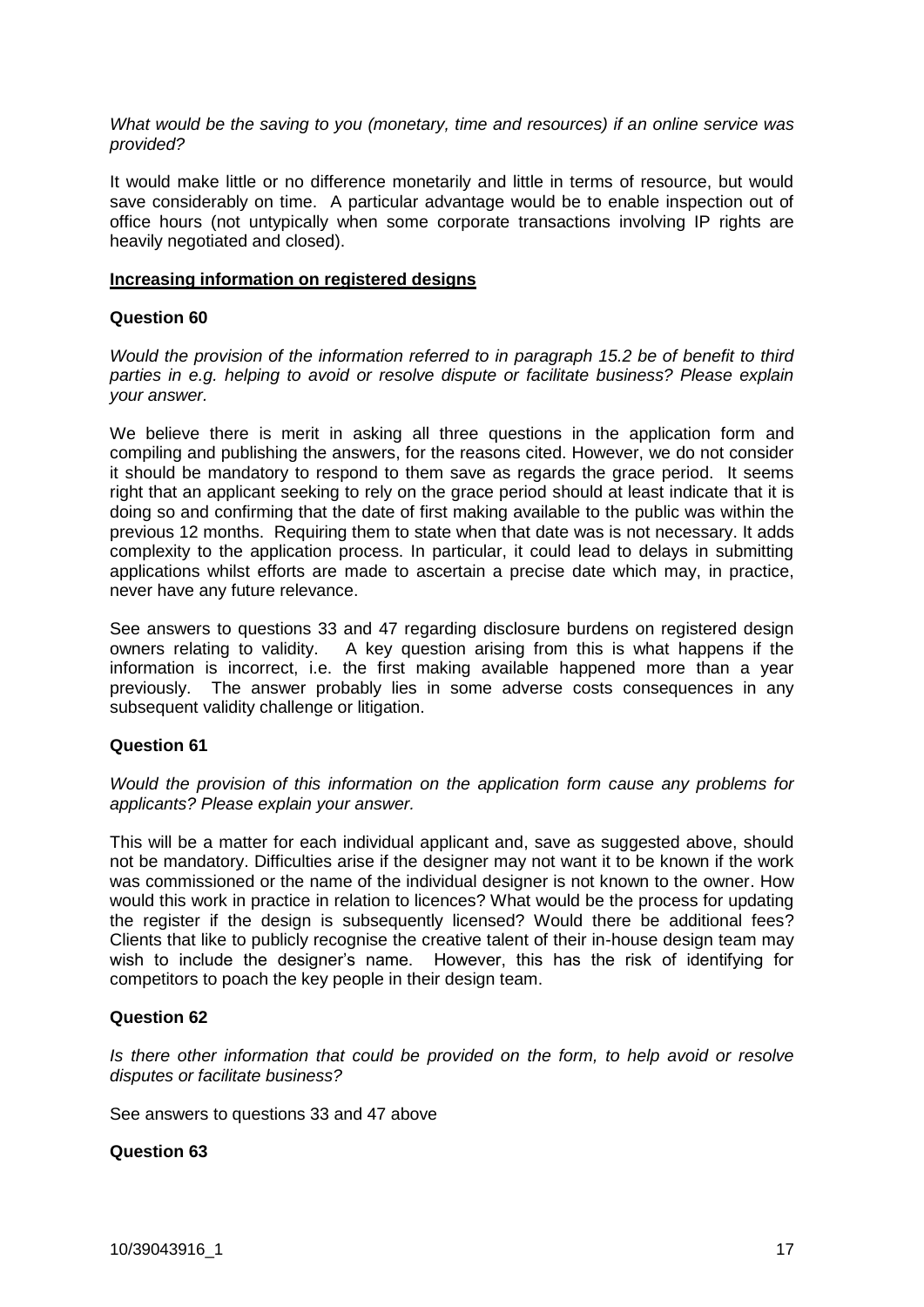*If you are in favour of including this information on the form, should it be mandatory or optional to provide it? Please provide reasons.*

Optional save as regards reliance on the grace period. See answer to question 61.

## **Question 64**

*If the three additional questions were not mandatory would you be likely to include the information? If not, why not?*

This would depend on the individual circumstances.

## **Simplifying requirements to record changes in ownership**

## **Question 65**

*Do you agree or disagree with proposals to delete section 19(3A) of the RDA? Please explain your answer.*

Yes. The position is sufficiently dealt with in s224 CDPA by which an assignment of the registered right is assumed to be an assignment of the UDR in the same design, unless shown to the contrary. There is therefore a rebuttable presumption that ownership of the rights align but there is no burden on the IPO to verify such alignment.

## **Question 66**

*If possible, please give estimates of costs incurred in providing information currently required by the IPO to update ownership details on the register, or costs incurred by third parties seeking to trace any subsequent owner, where details on the register were not up to date.*

We are unable to provide an answer to this.

## **Other things we might do to improve the Design IP framework**

#### **The Hague Agreement**

#### **Question 67**

*Do you see an advantage in the UK joining the Hague system, and if so what is it?*

Yes, for the reasons given in the consultation paper.

## **Question 68**

*Do you think that having the option of both registration in a selection of countries including the UK individually as well as the whole of the EU, would be useful to business? Please explain your answer.*

Yes, especially for SMEs who may have more targeted protection needs in only a handful of countries.

## **Question 69**

*How many hours do you spend: Renewing a UK design registration where there is a corresponding Hague registration designating the EU? Making changes to a UK design*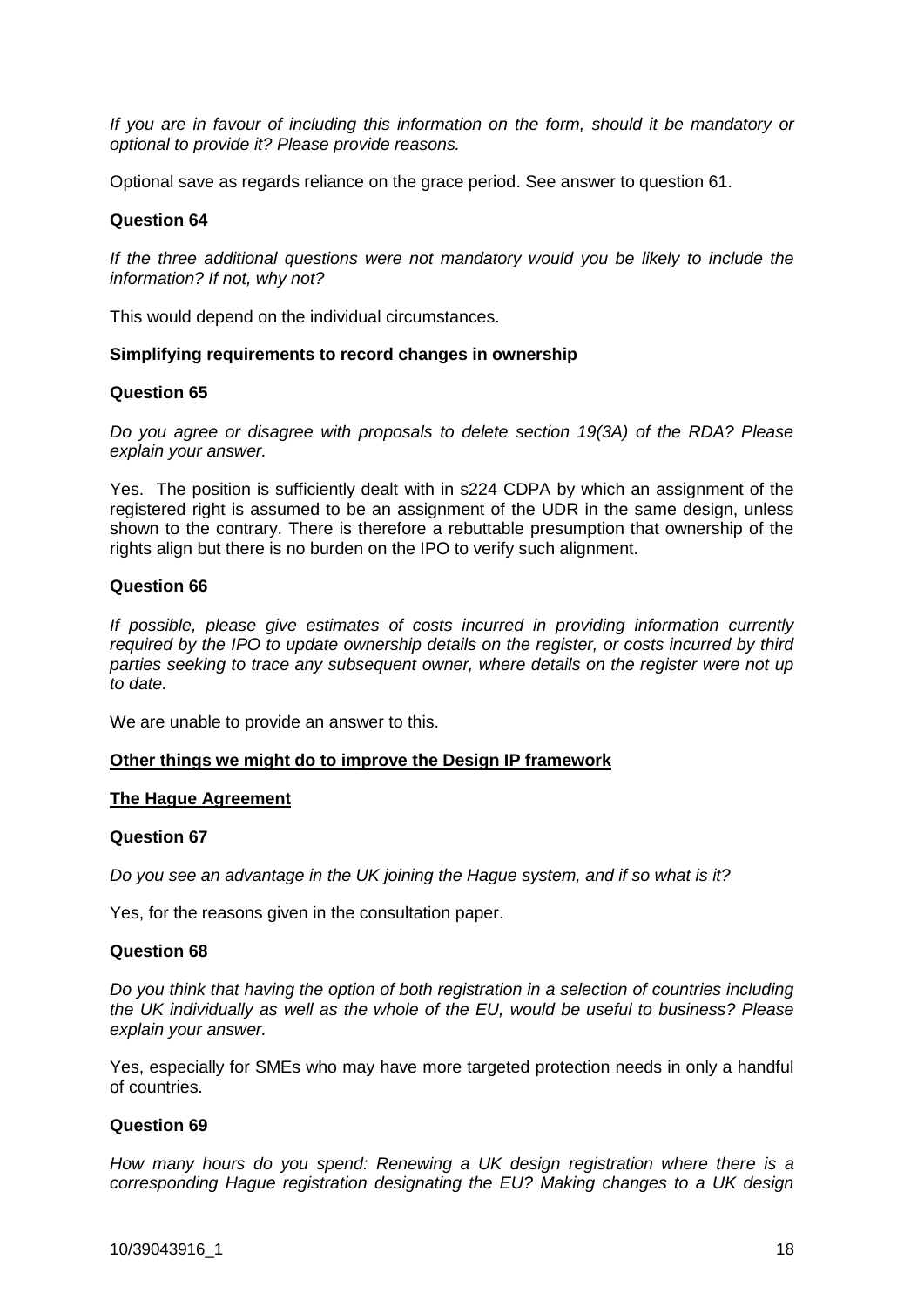*registration where there is a corresponding Hague design registration designating the EU? What level/grade of staff conducts this work?*

We are unable to provide an answer to this.

## **Question 70**

*If there was the option of designating the UK as part of the Hague registration, would you have done this or would you have still applied in the UK?*

It depends on whether the filing was part of a larger project. There may be an administrative advantage in having all the protection relating to that project filed, renewed and managed centrally via WIPO

#### **Question 71**

*Do you register your designs outside the UK? If yes, do you do this through the international Hague registration system, or by applying separately in each country.*

See answer to question 70.

#### **Question 72**

*If you could include the UK in an application through the international Hague registration system, would you be more likely to register your designs overseas?*

Possibly. The Hague system enables initial filing costs for overseas protection to be materially lower than if instructing local attorneys to file national design applications. On that basis, this could potentially lead to an additional country being added into the protection when the project budget might otherwise have stretched to include that country.

#### **Use of directions to enable speedier future reform**

#### **Question 73**

*Do you think it appropriate that there is a power for the Registrar of Designs to be able to issue directions in relation to designated matters under the RDA? Please explain your answer.*

Yes if this is merely aligning designs with patents and trade marks.

## **Question 74**

*Please supply any further comments/suggestions you may have on how we can improve the UK designs framework, including any supporting cost/benefits analysis.*

Our comprehensive answers address all our proposals.

## **Question 75**

*Please also add comments on any of the Impact Assessments available at*

*http://www.ipo.gov.uk/consult-2012-designs. Comments on the given estimates of costs and benefits are particularly welcome.*

We are unable to provide an answer as regards costs.